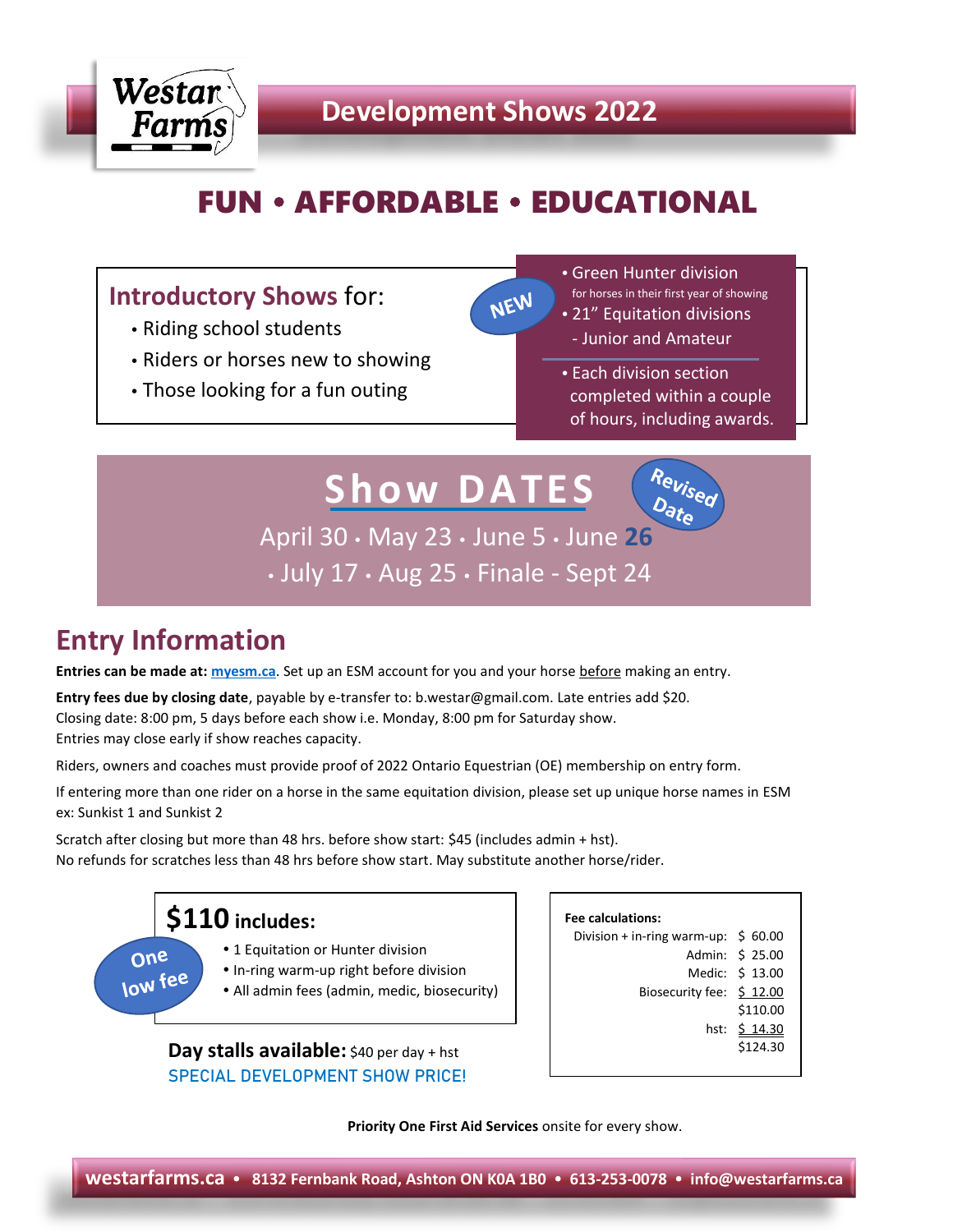## **Equitation or Hunter Divisions**

Classes are judged as equitation except Green Hunter which is judged as Hunter.

Equitation divisions are open to Junior and Amateur riders only. Open riders may compete hors concours or in Green Hunter as eligible.

Green Hunter is for horses in their first year of showing. Rider can choose which height to jump (X's to 2'6"). Under saddle class will run as close as possible to jumping classes for this division.

If fewer than 5 Green Hunters entered in show, entrants may choose another division as eligible or go hors concours.

Each division has 2 Over Fences (OF) classes & one Flat class (subject to change depending on health regulations).

An in-ring warm-up is included before every group of 4 horses in each division.

No oxers in divisions 2'0" and lower - only in 2'3" and 2'6" divisions.

Horse/rider combinations may enter no more than 2 successive Equitation divisions or 1 Equitation and Green Hunter division as eligible.

#### **Division Combining/Splitting**

- Equitation classes from Xs to 2'6" are divided into Junior and Amateur for ribbons and awards unless fewer than 5 entries in either section, in which case they will be combined.
- Any division with more than 14 entrants will be split into two or more sections for ribbons and prizes.

#### **Developm ent Shows are a fun introduction to competition**

### **Division Specifications**

| <b>BSR</b> | Beginner Show Rider: For riders 12 and under in first year of showing (except in-stable shows). Simple<br>course of 6 – 8 poles. No cantering permitted. Riders may be lead or have someone walking beside them. |  |
|------------|------------------------------------------------------------------------------------------------------------------------------------------------------------------------------------------------------------------|--|
| P/X        | Poles to Xs: Open to riders in their first year of showing (except in-stable shows). Simple course of pole into                                                                                                  |  |
|            | line, small X out of line. Riders encouraged to trot all or most of the course. Cantering is not required.                                                                                                       |  |
| Xs(12")    | Competitors may trot or canter any part of the course. Trotting is not penalized. If cantering, riders should                                                                                                    |  |
| $X$ to 18" | attempt to be on the correct lead.                                                                                                                                                                               |  |
| 21''       |                                                                                                                                                                                                                  |  |
| 2'0''      | 21", 2'0", 2'3" - Skip or simple changes are not penalized.                                                                                                                                                      |  |
| 2'3''      |                                                                                                                                                                                                                  |  |
| 2'6''      | 2nd over fences class at 2'6" judged as Handy Hunter.                                                                                                                                                            |  |
| Green      | Horses in first year of showing. May be shown by a junior, amateur or pro rider. Jump at the height of your                                                                                                      |  |
|            | choice - Xs to 2'3". Must jump same height for both OF classes.                                                                                                                                                  |  |

**If you haven't competed here before, we suggest booking a schooling session to get familiar with the show rings**

### **Ribbons and Awards**

Ribbons to 6<sup>th</sup> in every class. Champion and Reserve Champion ribbons and prizes in each division or section with 4 or more entrants.

**Series High Point Awards presented at Finale Show (Sept 24)** to top 6 riders in each division over the 7 shows. You do not need to qualify to participate in the Finale show.

To be eligible for awards, rider must have competed at minimum of 4 shows with at least 3 of those in the division in which they hope to win an award. Riders are eligible for awards in up to 2 successive divisions.